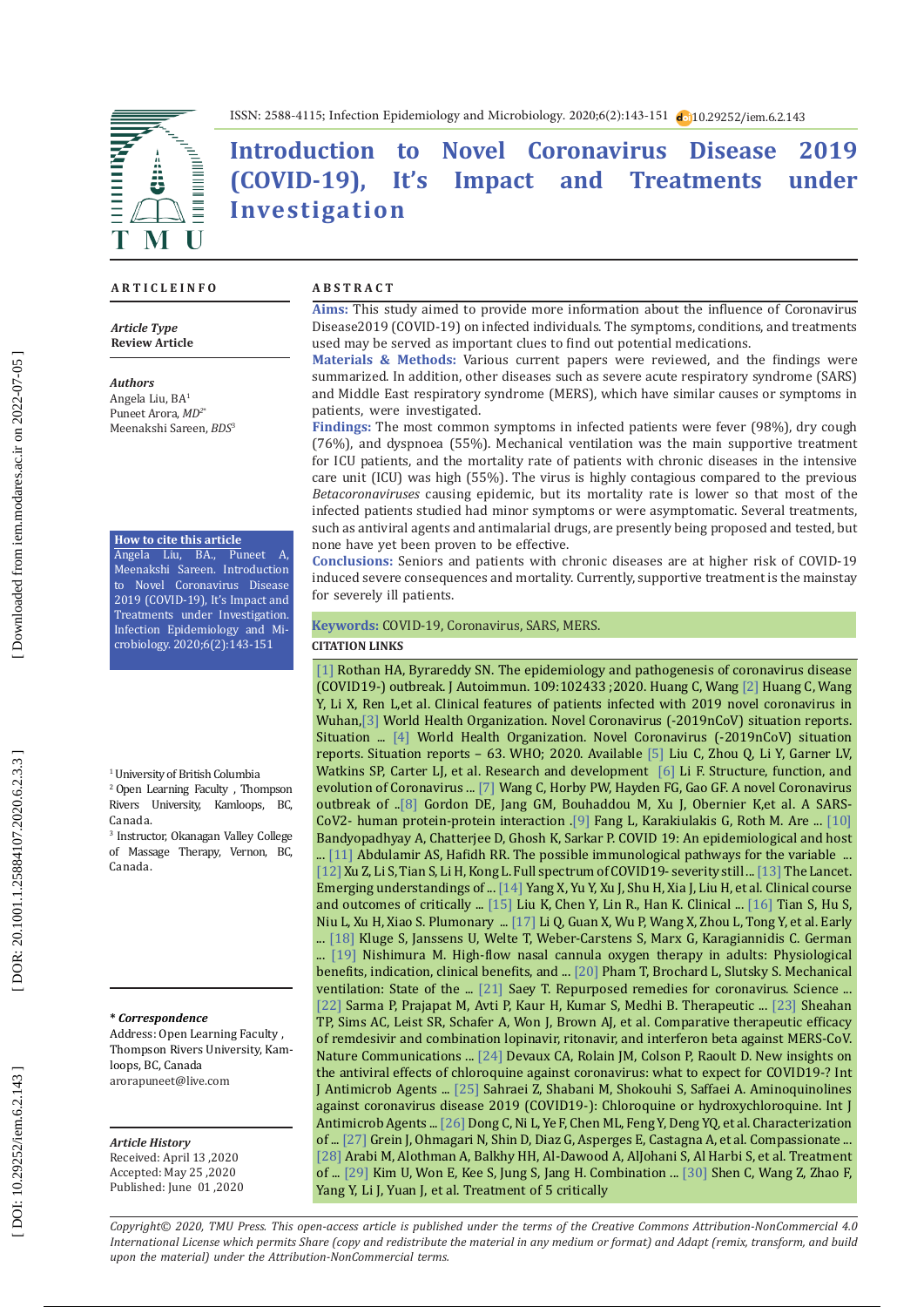## **Introduction**

In December 2019, a series of pneumonia of an unknown cause emerged in Wuhan, China. This respiratory disease was later named Novel Coronavirus Disease 2019 (COVID-19) caused by Severe Acute Respiratory Syndrome Coronavirus 2 (SARS-CoV-2) in Feb 2020. The virus was named by the International Committee on Taxonomy (ICTV) because it was related and very similar to SARS-CoV, which caused the *Betacoronavirus* SARS epidemic in 2003. It was confirmed to be able to transmit from person-to-person through direct contact and droplets of coughing and sneezing  $[1]$ . On Jan 2, 2020, the number of confirmed infected cases of COVID-19 was 41 cases in Wuhan, China [2]. But since then, it has spread across the world quickly, affecting more than 100 countries; as of April 07, 2020, there were 1,279,722 known infected cases globally, and 72.614 people had died [3-4]. This indicates an increase of several thousand folds in the disease rate within 3 months, suggesting that it is spreading more efficiently than severe acute respiratory<br>syndrome (SARS) and Middle East syndrome (SARS) and Middle East respiratory syndrome (MERS) as a more contagious coronavirus outbreak. The lives of millions of people have also been affected by mandatory isolation or quarantine to reduce further spread of the disease, and it is very challenging for global health systems and would have devastating consequences for the global economy  $[5]$ .

More information is hoped to obtain about the influence of COVID-19 on infected individuals. By understanding the symptoms of the disease and the treatments used, it is possible to find out important clues to provide effective treatment for patients. Also, recognizing how SARS-CoV-2 enters the human body is helpful to come up with successful prevention of the disease further transmission.

## **Structure of SARS-CoV-2**

SARS-CoV-2 is a type of coronavirus, belonging to the order *Nidovirales*, family *Coronaviridae*, and genus *Betacoronavirus* [6]. SARS-CoV-2 has a high mutation rate due to its inherent RNA virus features [7]. Coronaviruses possess single-stranded RNA surrounded by an envelope, which are the largest genomes among all RNA viruses. *Betacoronaviruses* could infect mammals, such as SARS-CoV and MERS-CoV, both of which caused epidemics in the past two decades with high mortality rates [2]. SARS-CoV-like coronaviruses have been found on bats; however, some of which could infect human cells <sup>[6]</sup>.

The structure of SARS-CoV-2 consists of several proteins: genome includes<br>nucleocapsid protein (N), membrane nucleocapsid protein (N), membrane protein (M), envelope protein (E), and spike protein (S). Membrane protein and envelope protein are involved during virus assembly, and spike protein is used during virus entry into the host cells  $[8]$ . The spike protein consists of three segments, including a large ectodomain consisting of a receptor-binding subunit S1 and a membrane-fusion subunit S2, a single-pass transmembrane anchor, and a short tail. After binding to the host cell, S1 binds to the receptors for attachment, and S2 fuses the membranes of the host and virus together during viral entry [8].

It has been shown that coronavirus binds to the angiotensin-converting enzyme 2 (ACE2) proteins in the human body, located in the epithelial cells of the lungs, intestine, kidney, and blood vessels  $[9]$ . The binding affinity of SARS-CoV-2 S protein to ACE2 protein is about 10 to 20 times higher than that of SARS-CoV, which may contribute to the high transmissibility of SARS-CoV-2 [5]. There is a positive correlation between ACE2 protein expression and the SARS-CoV-2 infection [10]. The number of infected patients with COVID-19 on March 23, 2020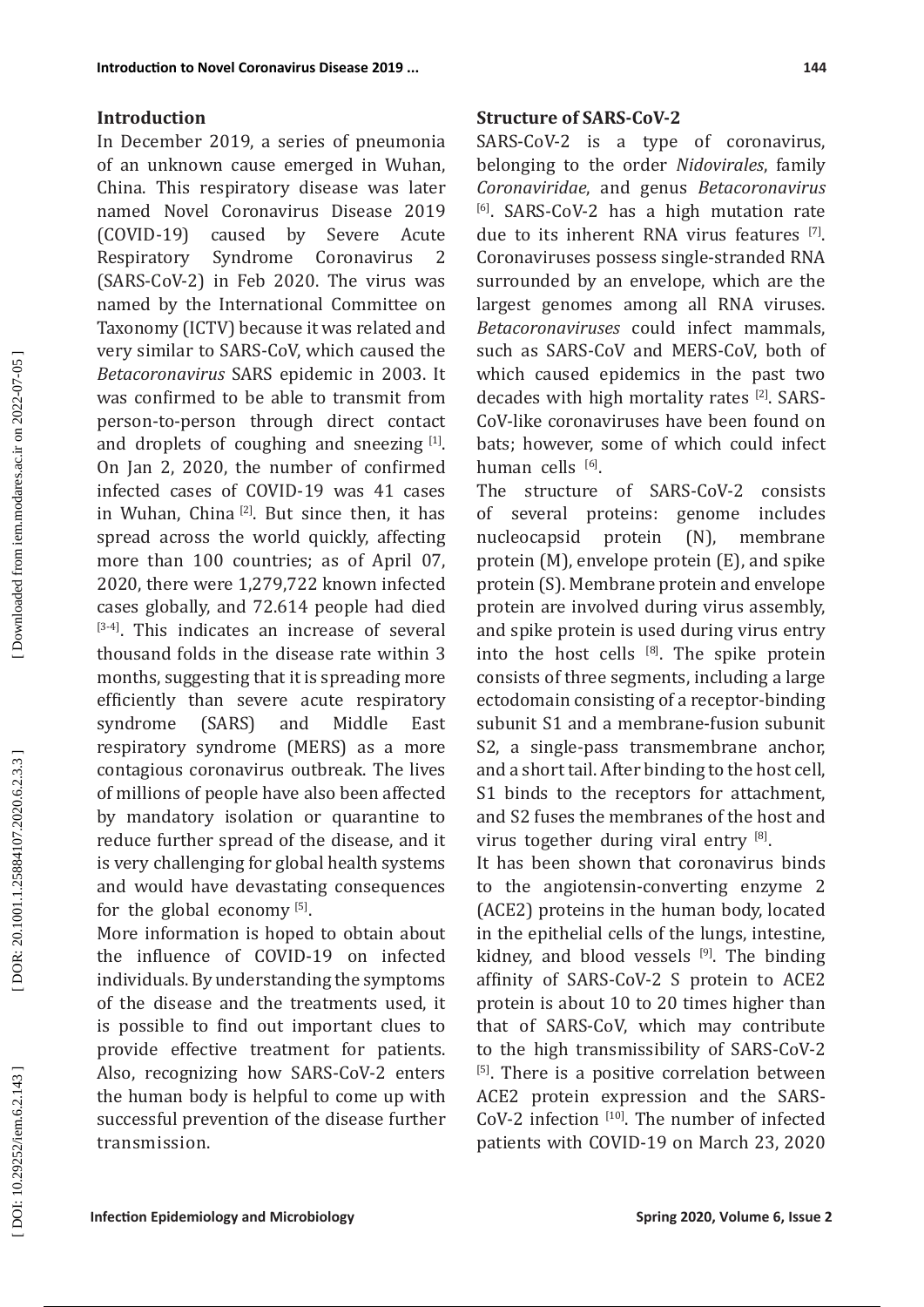was reported to be 332, 930 cases, while the number of cases recorded for MERS and SARS was 2494 and 8096, respectively  $^{[7]}$ .

## **Symptoms of COVID-19**

Similar to SARS-CoV and MERS-CoV, SARS-CoV-2 attacks the lower respiratory system of the human body, causing viral pneumonia. SARS-CoV-2 infection may also lead to multiple organs failure as the virus attacks the gastrointestinal system, heart, kidney, and the central nervous system [6]. The severity of illness in patients infected by SARS-CoV-2 ranges from mild to critical, so that 85% experience mild to moderate infection, 10% experience severe infection, and 5% experience critical conditions [11-12]. The common symptoms are fever (98%), dry cough (76%), and dyspnoea (55%). Since the initial cases were observed in Wuhan, China, all patients have had viral pneumonia, and around 33% have developed acute respiratory distress syndrome (ARDS) and required intensive care  $[13]$ . All patients have had abnormal chest CT scans with subsegmental areas of consolidation as well as bilateral multiple lobular in ICU patients and bilateral ground-glass opacity in non-ICU patients. The concentration of cytokines<br>Granulocyte-colony stimulating factor Granulocyte-colony stimulating factor (GCSF), Interferon gamma-induced protein 10 (IP10), Macrophage inflammatory proteins (MIP1 and MIP1A), and Tumor necrosis factor (TNFα) has been higher in ICU patients than in non-ICU patients, suggesting that cytokine storm is related to the disease severity  $[2, 11]$ .

Although the mortality rate of COVID-19 was around 4.35% (14510/332930) on March 23, 2020, the actual mortality rate may have been lower because many cases with mild symptoms and asymptomatic patients are not tested due to limited medical resources. Older people with comorbidities are at higher risk of developing a critical illness or dying if infected  $[14-15]$ . From late December to Jan 26, 2020, out of 710 infected patients in Wuhan, China, 52 cases were admitted to ICU. The mean age of the ICU patients was 59.7 years, and at least half (52%) of them were over 60 years old. Around 40% (21/52) of the patients had chronic diseases, and all died after 28 days [14]. Most patients had damage to other organs function: 67% had ARDS, 29% had acute kidney injury, 23% had cardiac injury, and 29% had liver dysfunction. Lymphocytopenia was also found in more than 80% of the critically ill patients (Table 1). In severely ill patients, damage to the lung tissues is the result of severe inflammation rather than the direct result of viral infection  $[11, 16]$ . The immune system of elderly and weak patients with comorbidities is unable to prevent the spread of SARS-CoV-2 infection to their lower respiratory system and eventually to their alveoli, leading to severe pneumonia [11]. SARS-CoV-2 infection is less common and milder in children and teenagers, perhaps due to the lack of a strong cell-mediated  $\lim_{\text{m}}$  immune system attack  $\lim_{n \to \infty}$ 

## **Current and Potential Treatments under Investigation**

Antibiotics, broad -spectrum antiviral drugs, and corticosteroid therapy are currently given to the patients; however, corticosteroids were found to have no effect on mortality but instead delay viral clearance in patients  $[2]$ . Steroids were also found in SARS and influenza studies to promote possible infections  $[18]$ . The mainstay of treatment is supportive care since no treatment has yet been found to be effective, and mechanical ventilation is the main supportive treatment for ICU patients. Surviving patients are commonly given high-flow nasal cannula for respiratory support, which sends heated and humidified gas, reduces nasal airway resistance, and reduces the frequency of breathing  $[19]$ . On the other hand, non-surviving patients are

Downloaded from iem.modares.ac.ir on 2022-07-05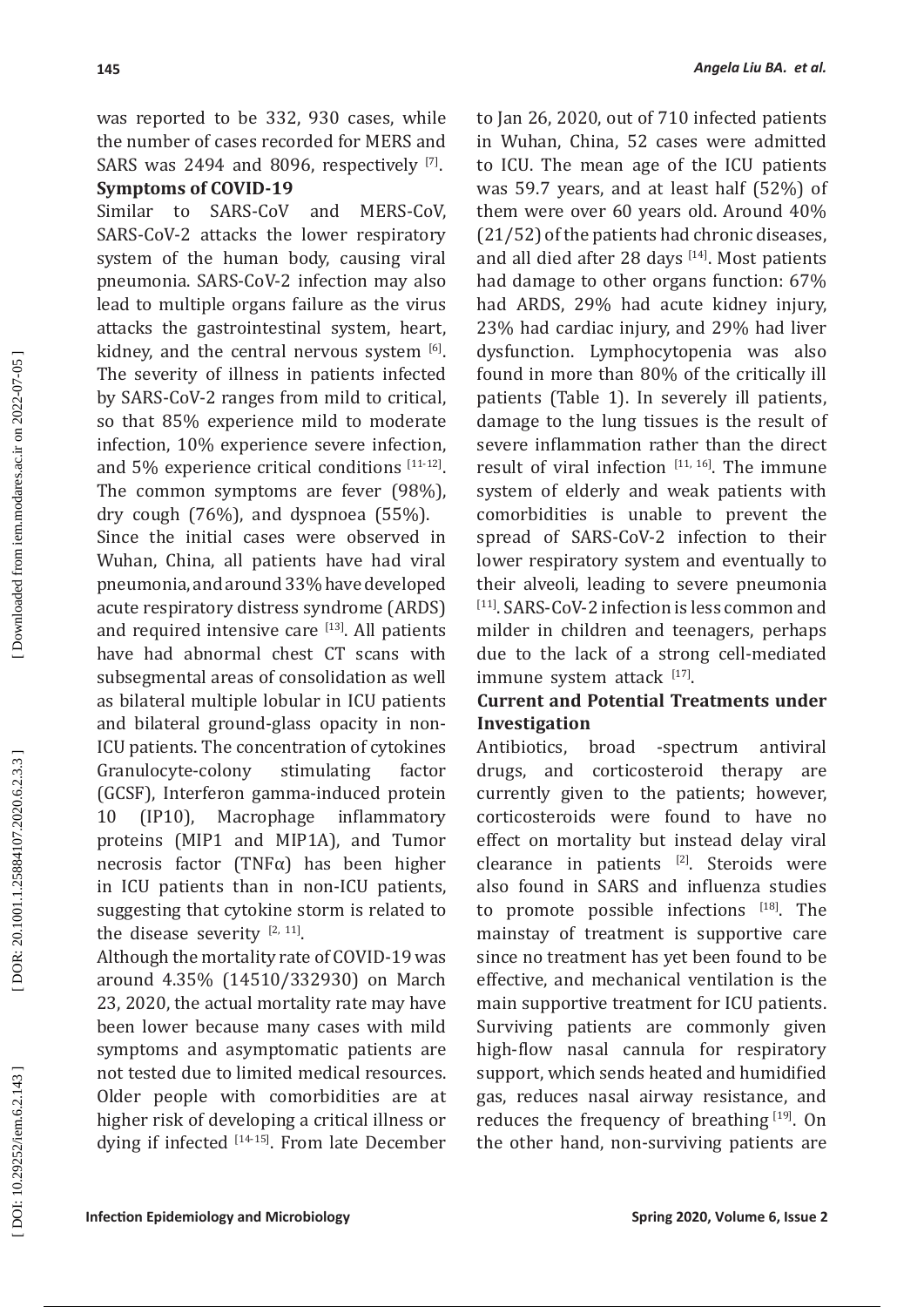|                             | <b>SARS-CoV-2</b> | <b>MERS-CoV</b>      | <b>SARS-CoV</b>  |
|-----------------------------|-------------------|----------------------|------------------|
| Date                        | Dec, 2019         | Jun, 2012            | Nov, 2002        |
| Location of first detection | Wuhan, China      | Jeddah, Saudi Arabia | Guangdong, China |
| Male: Female sex ratio      | 2.7:1             | 3.3:1                | 1:1.25           |
| Confirmed case              | 835*              | 2494                 | 8096             |
| Mortality                   | $25(2.9\%)*$      | 858 (37%)            | 744 (10%)        |
| Fever                       | 98%               | 98%                  | 99-100%          |
| Dry cough                   | 76%               | 47%                  | 29-75%           |
| Dyspnoea                    | 55%               | 72%                  | $40 - 42%$       |
| Ventilation support         | 9.8%              | 80%                  | 14-20%           |

**Table 1)** Characteristics of Betacoronavirus SARS-CoV-2, MERS-CoV, and SARS-CoV patients. Adapted from Wang et al. (2020), table section. \*Data of Jan 23, 2020

given mechanical ventilation as a shortterm lifesaving mechanism for respiratory failure  $^{[20]}$ . PaO<sub>2</sub>/FiO<sub>2</sub> ratio is found to be significantly lower in non-surviving than in surviving ICU patients, and they are more likely to develop ARDS (81% vs 45%) as well as to require mechanical ventilation (94% vs 35%), suggesting that there is a correlation between  $PaO_2/FlO_2$  ratio and the severity of the illness, which could also be served as an effective indicator for prognosis. Nonsurviving patients are also at higher risk of developing comorbidities than surviving patients and therefore require more medical intervention (Table 2). This may be due to the strong immune system attacks in nonsurviving patients after their inability to prevent the spread of SARS-CoV-2 infection to the lower respiratory system and then to other parts of the body  $[11]$ .

Antiviral drugs given to the patients include oseltamivir, lopinavir, and ritonavir [1]. Oseltamivir is a neuraminidase inhibitor used against influenza and MERS-CoV, lopinavir and ritonavir are both protease inhibitor preventing the cleavage of viral

polyproteins, which are effective in human immunodeficiency virus (HIV) and MERS- $CoV$  treatment  $[14]$ . Despite their promising effects on other diseases, no compelling outcome has been obtained for the treatment of COVID-19 since Feb  $7^{[21]}$ . Lopinavir and ritonavir were found to reduce MERS-CoV replication, but there is no indication showing that they reduce acute lung injury features [17]. Another antiviral agent used is ribavirin, it was successful at neutralizing SARS-CoV with corticosteroid treatment, but no in vitro experiment has yet proven that it is effective against SARS-CoV-2<sup>[22]</sup>. These antiviral treatments are suggested to be administered as a part of compassionate program after careful evaluation of risks and benefits for each individual patient  $[18]$ .

Additionally, aminoquinoline, a common antimalarial drug, is also being used as a potential medication for COVID-19 as it had promising effects during the SARS outbreak.<br>Chloroquine and hydroxychloroquine Chloroquine and hydroxychloroquine are not only effective in treating malaria but could also be used for autoimmune diseases as well as controlling inflammatory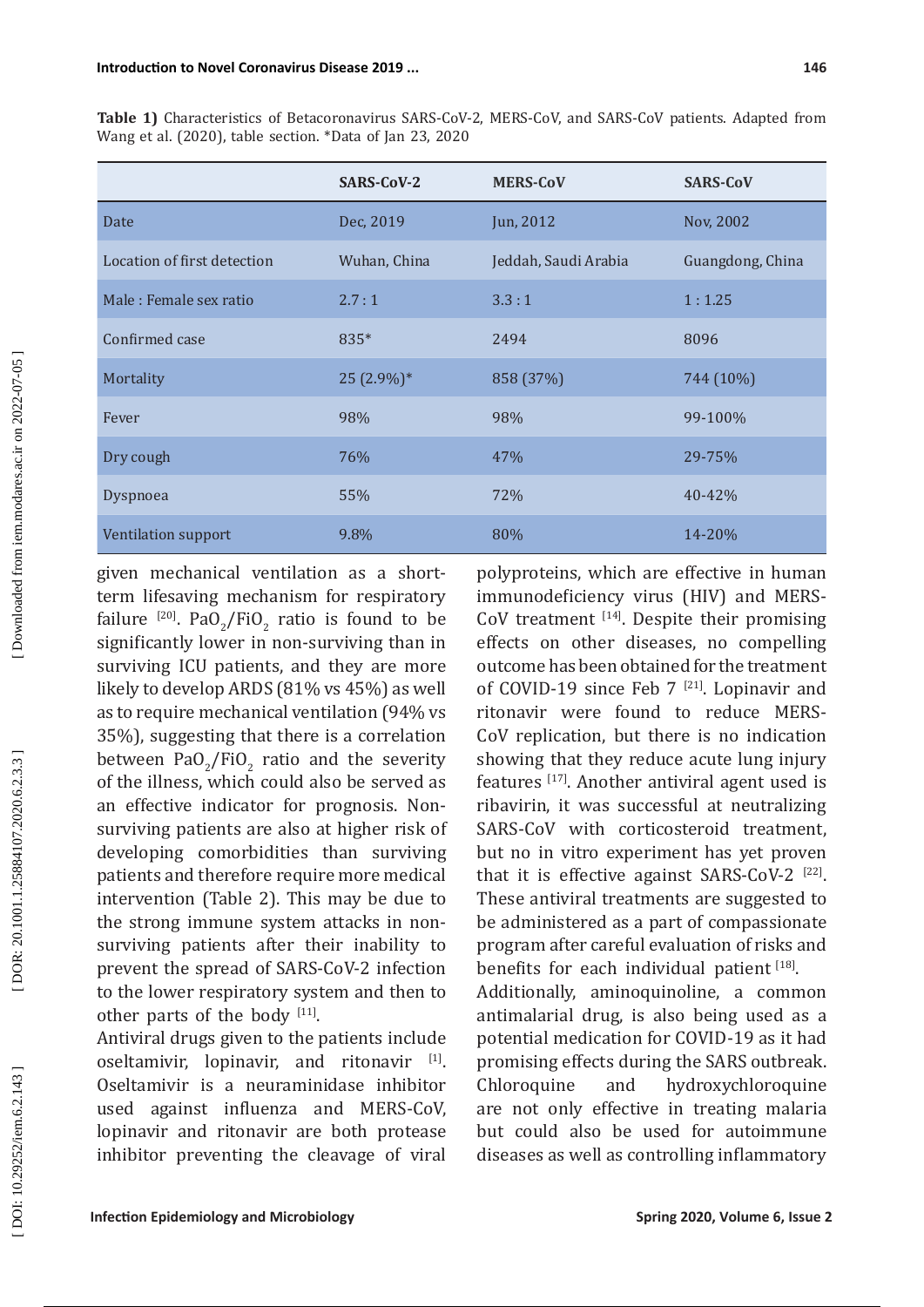**Table 2)** Differences in intensive care measures, comorbidities, and treatments between survivor and nonsurvivor ICU patients. Adapted from Yang et al. (2020), table section. Data of Feb 21, 2020

| <b>Intensive Care Measures</b>       | Survivors $(n=20)$ | Non-Survivors $(n = 32)$ |
|--------------------------------------|--------------------|--------------------------|
| $PaO_2/FiO_2$ ratio (mmHg)           | 100.0              | 62.5                     |
| Platelet count (x10 <sup>9</sup> /L) | 164                | 191                      |
| Comorbidities                        |                    |                          |
| <b>ARDS</b>                          | 9(45%)             | 26 (81%)                 |
| Acute kidney injury                  | 3 (15%)            | 12 (37.5%)               |
| Cardiac injury                       | 3(15%)             | 9 (28%)                  |
| Liver dysfunction                    | 6 (30%)            | 9 (28%)                  |
| Treatment                            |                    |                          |
| High flow nasal cannula              | 17 (85%)           | 16 (50%)                 |
| Mechanical ventilation               | 7 (35%)            | 30 (94%)                 |
| <b>ECMO</b>                          | 1(5%)              | 5(16%)                   |
| Renal replacement therapy            | 1 (5%)             | 8 (25%)                  |
| Immunoglobulin                       | 9(45%)             | 19 (59%)                 |

response against viral infections by inhibiting virus replication cycle  $[24]$ . They alter protein degradation pathway in lysosomes, macromolecule synthesis in endosomes as well as post-translational protein modification in the Golgi apparatus as they increase the pH level of intracellular vacuoles [24]. They also interfere with antigen processing in antigen-presenting cells and alter the glycosylation of cellular receptors of coronavirus. Chloroquine has more clinical data, stronger effects, but higher toxicity and is less common in some countries. It also has greater negative effects and interacts with other antiviral agents such as lopinavir and ritonavir, causing prolongation of the QT interval  $^{[25]}$ . This makes hydroxychloroquine as another probable choice capable of longterm treatment with a high dose, which could be used in countries facing with shortage of  $Chloroquine$ <sup>[25]</sup>.

The increase in ACE2 protein in the body also increases the infection risk due to the fact that SARS-CoV-2 S protein has a high affinity to bind to ACE2 protein. Patients with Type 1 or 2 diabetes and hypertension are at higher risk since ACE inhibitors and angiotensin II type-1 receptor blockers (ARBs) used increase ACE2 protein in the patients  $[10, 12]$ . Other treatments with thiazolidinediones and ibuprofen also increase ACE2 proteins, which could have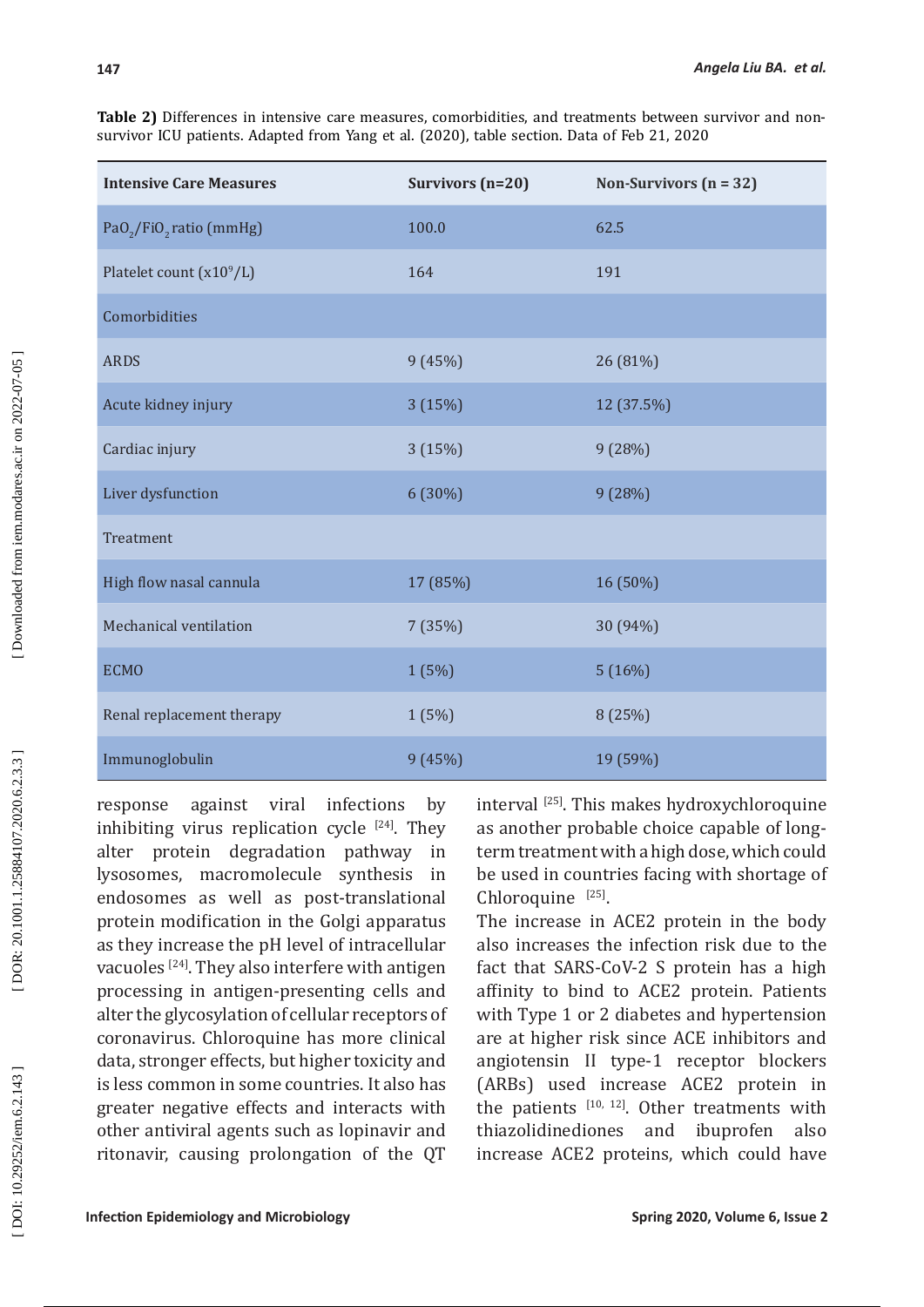severe or fatal consequences for infected patients. It has been suggested that antihypertensive calcium channel blockers do not increase ACE2 expression or activity and could be considered as a possible alternative treatment. Existing antibodies against the receptor-binding domain (RBD) of the S protein, which binds to ACE 2 proteins, may also help neutralize SARS-CoV-2 infection [26].

Moreover, Gordon et al. (2020) identified 66 druggable human proteins or host factors that could be targeted by 69 existing drugs approved by FDA. A few of the targeted proteins and their drug candidates are listed in Table 3. They also suggested that RNA-dependent RNA polymerase (RdRp) inhibitor Remdesivir and repurposed hostdirected compounds inhibiting the human protease (TMPRSS2) have great potential against SARS-CoV-2 infection. Remdesivir is currently under investigation in clinical trials after exhibiting compelling effects on at least 2 infected patients [5]. Both in vivo and in vitro, Remdesivir therapy has been shown to be more effective than lopinavir and ritonavir in improving pulmonary function and diminishing signs of acute lung injury [23]. A cohort of severely ill patients was given at least a dose of Remdesivir by March 7, 2020, most patients showed improvement (68%), while some had worse conditions

 $(15%)$  <sup>[27]</sup>. Though the mortality rate of patients receiving invasive ventilation was higher than that of patients not receiving invasive ventilation, there was observable improvement as 57% of the patients with invasive ventilation were extubated during follow-up [27]. Even with its potent effect, the use of Remdesivir to treat COVID-19 has not yet been licensed globally due to insufficient practical evidence [21]. Lopinavir, ritonavir, ribavirin, and interferon were used in combination therapy to treat patients with MERS [28-29]. The combination of ribavirin and interferon-alpha is the most common treatment for human CoV infections, yet the results are inconsistent, and ribavirin may cause various side effects such as kidney and liver dysfunction [29].

Besides, the observation of discharged patients who are virus-free also provides a great insight<br>towards developing possible treatment. possible treatment. SARS-CoV-2 specific humoral and cellular immunity are both found in COVID-19 patients, suggesting that both are involved in immunemediated protection against viral infection [26]. Immunoglobulin G (IgG) and Immunoglobulin M (IgM) responses towards N protein and RBD of S protein (S-RBD) of SARS-CoV-2 are more obvious in the newly discharged patients than in healthy individual, suggesting that they serve as antigens for humoral immunity. This finding also shows that S-RBD is a promising target in

**Table 3)** Target proteins, their functions, and potential drug candidates. Adapted from Liu et al. (2020), table section. Data of Mar 12, 2020

Replicating SARS-CoV-2 genome Remdesivir, Ribavirin

Target Protein **Function during Viral Infection Function** Drug Candidate

| TRIVA-dependent Kiva polymerase)                      |                                                                                        |                   |
|-------------------------------------------------------|----------------------------------------------------------------------------------------|-------------------|
| TMPRSS2<br>(Transmembrane protease, serine 2)         | Host cell proteases that facilitate binding of S-protein<br>of SARS-CoV-2 to host ACE2 | Camostat mesylate |
| ACE <sub>2</sub><br>(Angiotensin-converting enzyme 2) | Host receptor protein that binds to S protein of SARS-<br>$COV-2$                      | Arbidol           |
| 3CLpro<br>(Coronavirus main protease)                 | Enzyme catalyzes breakdown of SARS-CoV-2<br>polyprotein into functional units          | Lopinavir         |
| PLpro<br>(Papain-like protease)                       | Enzyme catalyzes breakdown of SARS-CoV-2<br>polyprotein into functional units          | Lopinavir         |
|                                                       |                                                                                        |                   |

DOI: 10.29252/iem.6.2.143

RdRp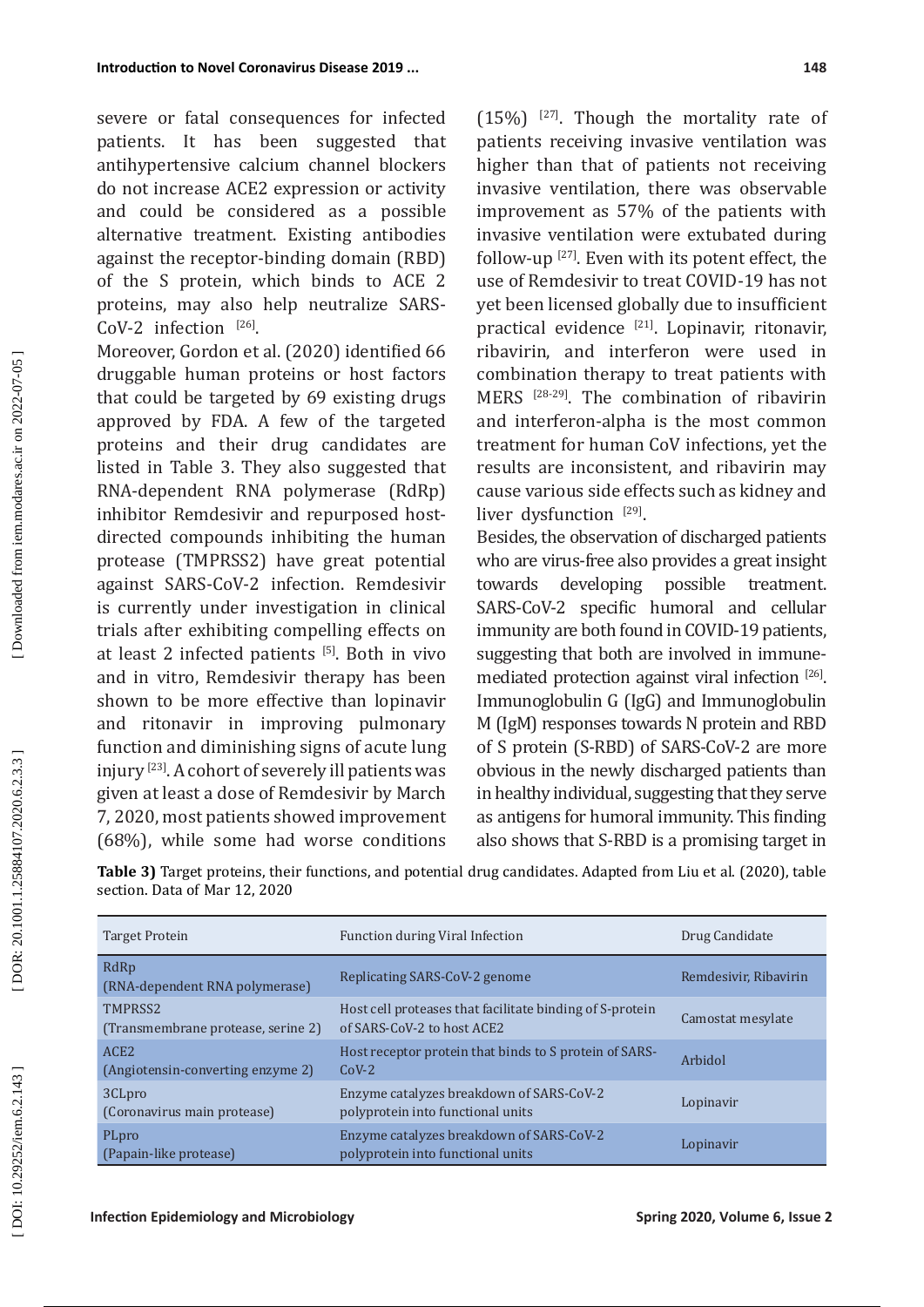SARS-CoV-2, which blocks the receptors during viral entry and induces cell immune response. Convalescent plasma with SARS-CoV-2–specific IgG antibody was given to some critically ill patients as an alternate treatment for continuous ARDS and viral progression, even with antiviral agents. All 5 patients with the age range of 36- 65 years received mechanical ventilation and antiviral agents and showed improvement upon receiving convalescent plasma, they were either discharged or remained in stable conditions for 37 days after transfusion  $[30]$ . Though the sample size was limited, convalescent plasma could be considered as another potential treatment for severely ill patients with SARS-CoV-2.

## **Conclusion**

This study suggests that although COVID-19 is a highly contagious *Betacoronavirus* disease, its mortality rate is considerably low compared to SARS and MERS. The infected individuals could experience a range of manifestations from asymptomatic to having fever, cough, and dyspnoea, ranging from mild to severe. Senior patients and patients with chronic diseases are significantly at higher risk of being admitted to ICU or even death. Currently, there are various potential treatments that have been proposed to target SARS-CoV-2, but none have yet been proven to be effective in a larger population. However, there are still possibilities that could shed light on the potential solutions for the current challenges. As countries attempt to reopen their centers after lockdown for fear of economic recession, it is essential to operate safely and take precaution measures to limit the impact of infection possible second wave.

**Acknowledgements:** None. **Ethical Permissions:** None required. **Conflicts of Interests:** None.

**Authors Contribution:** Conceptualization: AL; Data curation: AL; Formal analysis: AL; Investigation: AL; Methodology: AL; Project administration: PA; Resources: AL; Supervision: PA; Validation:PA; Visualization: AL; Writing-original draft: AL; Writing-review and editing:MS.

## **Funding:** None.

**Consent to participate:** Not applicable.

## **References**

- 1. Rothan HA, Byrareddy SN. The epidemiology and pathogenesis of<br>coronavirus disease (COVID-19)  $(COVID-19)$ outbreak. J Autoimmun. 2020; 109:102433. Huang C, Wang Y, Li X, Ren L, Zhao J, Hu Y, et al. Clinical features of patients infected with 2019 novel coronavirus in Wuhan, China. Lancet.<br>2020: 395(10223): 497-506. 2020; 395(10223):
- 2. World Health Organization. Novel<br>Coronavirus (2019-nCoV) situation  $(2019-nCoV)$ reports. Situation Reports – 1. WHO; 2020. Available from: https://www.who . int/docs/default-source/coronaviruse/ situation-reports/20200121-sitrep-1- 2019-ncov.pdf ?sfvrsn=20a99c10\_4
- Organization. Novel Coronavirus (2019-nCoV) situation reports. Situation reports – 63. WHO; 2020. Available from https://www.who. int/docs/default-source/coronaviruse/ situation-reports/20200407-sitrep-78 covid-19.pdf?sfvrsn=bc43e1b\_2
- 4. Liu C, Zhou Q, Li Y, Garner LV, Watkins SP, Carter LJ, et al. Research and development on therapeutic agents and vaccines for COVID-19 and related human Coronavirus diseases. ACS Cent Sci. 2020; 6(3):315–31.
- 5. Li F. Structure, function, and evolution of Coronavirus spike proteins. Annu Rev Virol. 2016; 3: 237–61.
- 6. Wang C, Horby PW, Hayden FG, Gao GF. A novel Coronavirus outbreak of global health concern. Lancet. 2020; 395(10223), 470–3.
- 7. Gordon DE, Jang GM, Bouhaddou M, Xu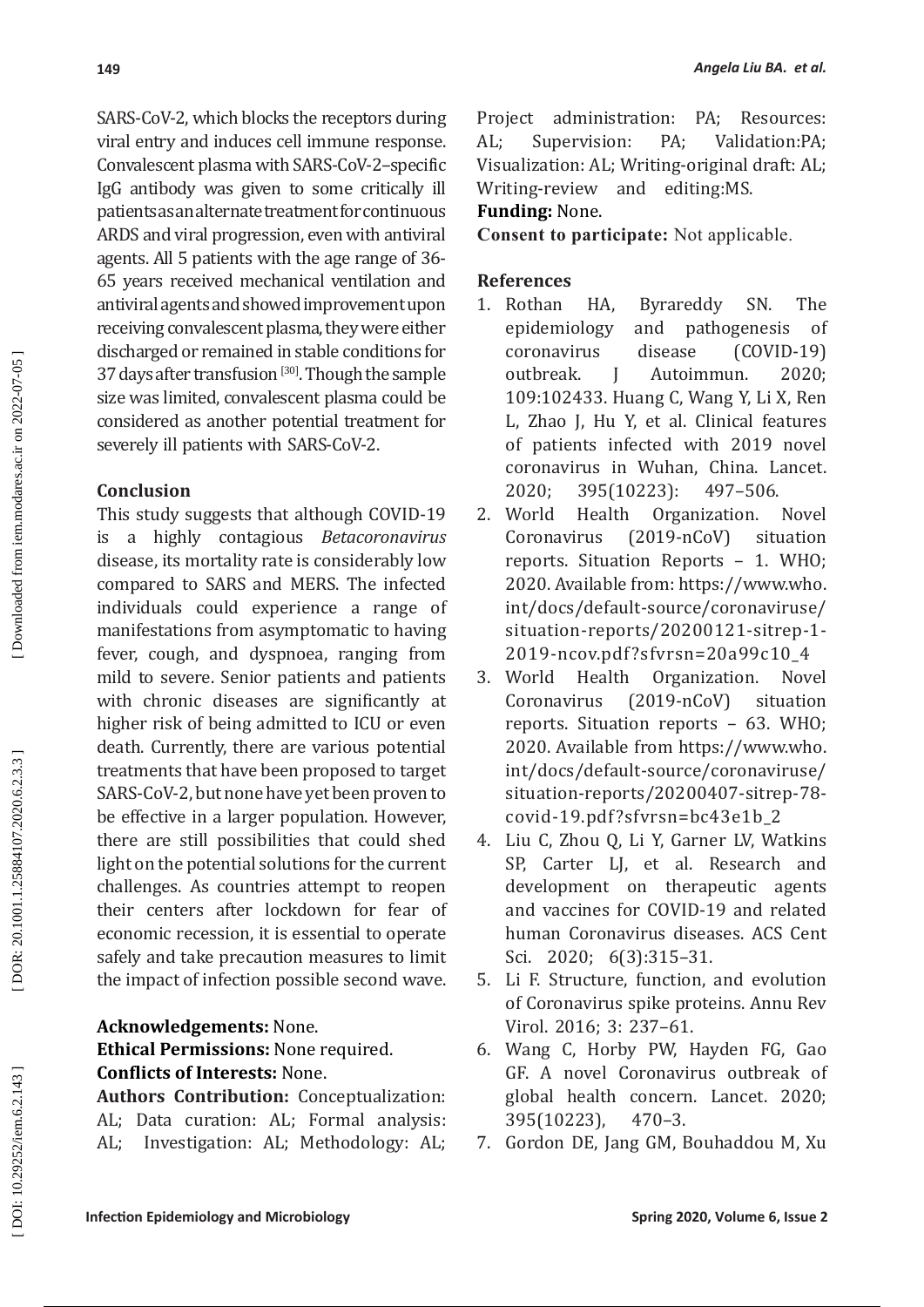J, Obernier K, O'Meara MJ, et al. A SARS-CoV-2 human protein-protein interaction map reveals drug targets and potential drug-repurposing. bioRxiv. 2020.

- 8. Fang L, Karakiulakis G, Roth M. Are patients with hypertension and diabetes mellitus at increased risk for COVID-19 infection? Lancet Respir Med. 2020; 8(4):e21.
- 9. Bandyopadhyay A, Chatterjee D, Ghosh K, Sarkar P. COVID 19: An epidemiological and host genetics appraisal. Asian J Med Sci. 2020; 11(3), 71-6.
- 10. Abdulamir AS, Hafidh RR. The possible immunological pathways for the variable immunopathogenesis of COVID—19 infections among healthy adults, elderly, and children. Electron J Gen Med. 2020; 17(4):1-4.
- 11. Xu Z, Li S, Tian S, Li H, Kong L. Full spectrum of COVID-19 severity still being depicted. Lancet. 2020; 395(10223): 948-9.
- 12. The Lancet. Emerging understandings of 2019-nCoV. Lancet. 2020; 395(10223): 311.
- 13. Yang X, Yu Y, Xu J, Shu H, Xia J, Liu H, et al. Clinical course and outcomes of critically ill patients with SARS-CoV-2 pneumonia in Wuhan, China: A single-centered, retrospective, observational study. Lancet Respir Med. 2020; 8(5):475-81
- 14. Liu K, Chen Y, Lin R., Han K. Clinical features of COVID-19 in elderly patients: A comparison with young and middleaged patients. J Infect. 2020; 80(6):e14-8.
- 15. Tian S, Hu S, Niu L, Xu H, Xiao S. Plumonary pathology of early phase 2019 novel coronavirus (COVID-19) pneumonia in two patients with lung cancer. J Thorac Oncol. 2020; 15(5):700-4.
- 16. Li Q, Guan X, Wu P, Wang X, Zhou L, Tong Y, et al. Early transmission dynamics in Wuhan, China, of novel Coronavirusinfected pneumonia. N Engl J Med. 2020; 382(13):1199–207.
- 17. Kluge S, Janssens U, Welte T, Weber-Carstens S, Marx G, Karagiannidis C. German recommendations for critically ill patients with COVID-19. Med Klin Intensivmed Notfmed. 2020; 115(3):175- 7.
- 18. Nishimura M. High-flow nasal cannula oxygen therapy in adults: Physiological benefits, indication, clinical benefits, and adverse effects. Respir Care. 2016; 61(4):529 -41.
- 19. Pham T, Brochard L, Slutsky S. Mechanical ventilation: State of the art. Mayo Clin Proc. 2017; 92(9):1382 -400.
- 20. Saey T. Repurposed remedies for coronavirus. Science News. 2020; 197(6): 20-3.
- 21. Sarma P, Prajapat M, Avti P, Kaur H, Kumar S, Medhi B. Therapeutic options for the treatment of 2019-novel coronavirus: An evidence-based approach. Indian J Pharmacol. 2020; 52(1):1-5.
- 22. Sheahan TP, Sims AC, Leist SR, Schafer A, Won J, Brown AJ, et al. Comparative therapeutic efficacy of remdesivir and combination lopinavir, ritonavir, and interferon beta against MERS-CoV. Nature Communications. 2020; 11(1): 222.
- 23. Devaux CA, Rolain JM, Colson P, Raoult D. New insights on the antiviral effects of chloroquine against coronavirus: what to expect for COVID-19? Int J Antimicrob Agents. 2020; 55(5):105938.
- 24. Sahraei Z, Shabani M, Shokouhi S, Saffaei A. Aminoquinolines against coronavirus disease 2019 (COVID-19): Chloroquine or hydroxychloroquine. Int J Antimicrob Agents. 2020; 55(4):105945.
- 25. Dong C, Ni L, Ye F, Chen ML, Feng Y, Deng YQ, et al. Characterization of antiviral immunity in recovered individuals infected by SARS-CoV-2. bioRxiv. 2020;
- 26. Grein J, Ohmagari N, Shin D, Diaz G, Asperges E, Castagna A, et al. Compassionate use of Remdesivir for

DOI: 10.29252/iem.6.2.143